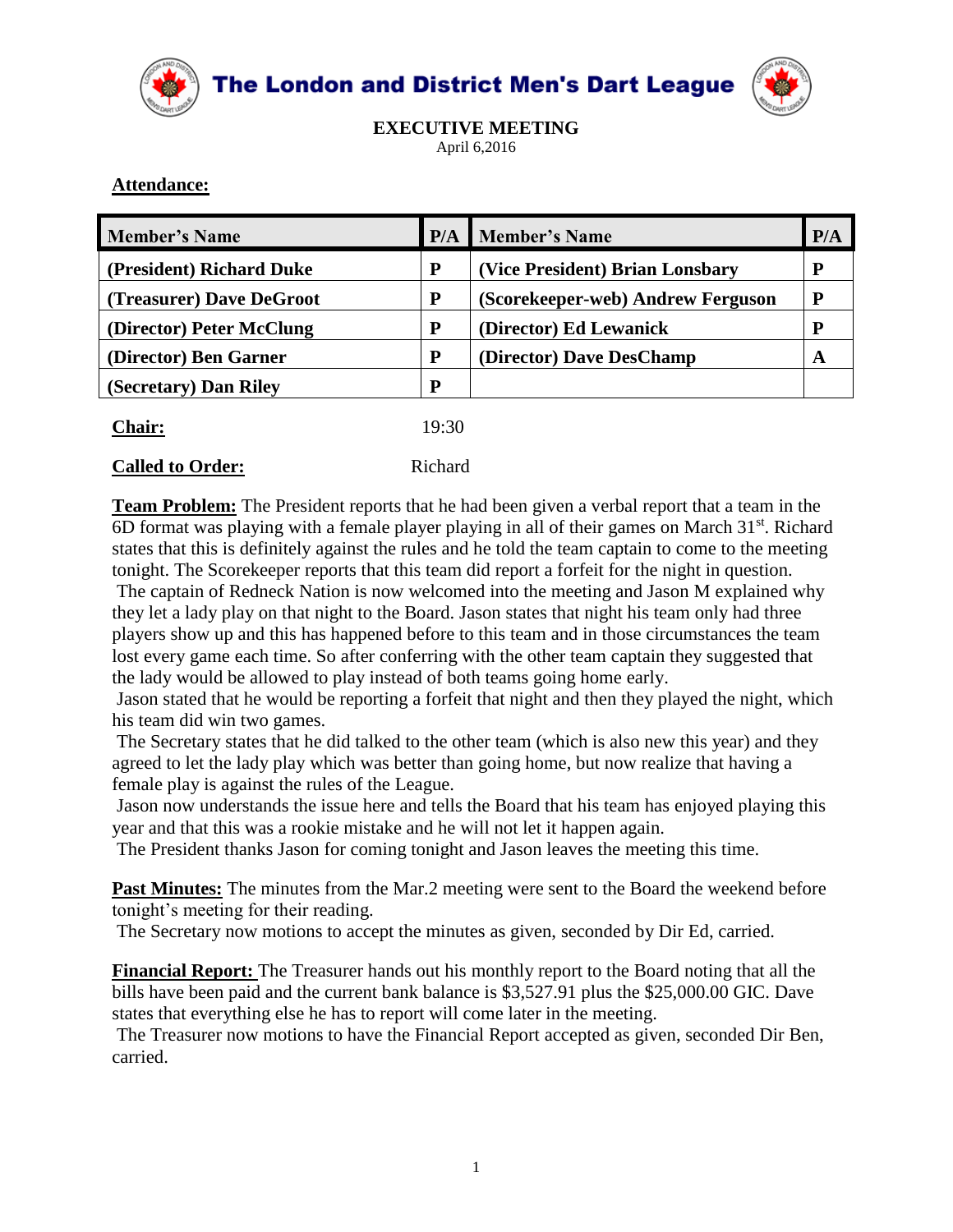



## **EXECUTIVE MEETING**

April 6,2016

**Reports of Officers:** The President reports that he received an email from John Part & Michael Smith (PDC) stating that they are doing a tour of Canadian cities and they will stop here in London for an exhibition match, if we pay the fee they are asking for to appear.

A long discussion now takes place, but with the limited time to respond and the current amount of money the League has the Board will have to unfortunately turn down this great offer.

The President now reads a letter from the Boys and Girls Club thanking the League for the support and then hands letter to the Scorekeeper for posting on the website.

The second letter the President has is from an organization that is asking the League if we would like to have a booth at a sports fair to be held at the Bank of Montreal Sports Centre for the cost of \$125.00. But can we do this booth for this year's or possibly next year is a greater possibility asks Richard.

The Board now discusses this letter and the possible way of getting the message out to Londoners about the LDMDL, the Youth League and the LLDL.

After more discussion it is agreed that we could pay for the Youth League to share our booth, but we will have to ask the LLDL for their share if they wish to have any information at the booth for their league.

Dir Pete suggests that we vote on our half of the money before we even ask the ladies league, just to make sure we are supporting this project next year.

Dir Ben now motions that the LDMDL move forward and pay our half for the booth at the sports show, as long as the LLDL agrees to pay their half, seconded by Dir Ed, carried.

The President will now approach the LLDL on behalf of our League requesting the ladies' participation in this project.

The Vice President now says that we need to get the team pictures done for the teams that will be winning a trophy  $(1<sup>st</sup>,2<sup>nd</sup>$  and  $3<sup>rd</sup>$  places) for their formats.

After some discussion it is decided that we will be taking the team pictures at the Victory Legion on April  $14<sup>th</sup>$  and  $21<sup>st</sup>$ . The pictures will be taken by Dir Ed between the hours of 6-7pm on those Thursday's before darts start. A team may also submit a team picture though email as well.

The Vice President also hands over the banquet tickets to the Treasurer and a discussion now takes place around the price of an extra guest ticket(s) that maybe requested this year.

After talking it over the Board agrees that that \$35.00 will be the charge for extra guest tickets with no refunds at the door for those tickets.

The Treasurer now states that any non-active Life Member that wishes to come this year's banquet will be treated as a regular player with the deposit fee coming back to them at the door.

The Treasurer also asks the Scorekeeper to post that the banquet tickets are now on sale on the website, by contacting Dave on his cell phone.

Dir Pete now hands over the 180 pens to the Vice President to hand out from last season. Dir Ben has no report at this time.

Dir Ed now hands over the tournament tags to the Secretary and Ed then hands over the missing paperwork from the doubles tournament.

The Secretary starts his report by stating that there were no replacements players added in the last month, but Dan forgot the report at home. Dan will either email the replacement player list to the Treasurer later this month or bring it in for the May meeting. Dan also hands over the Bell phone/internet bill to the Treasurer along with the \$55.00 that he pays each month.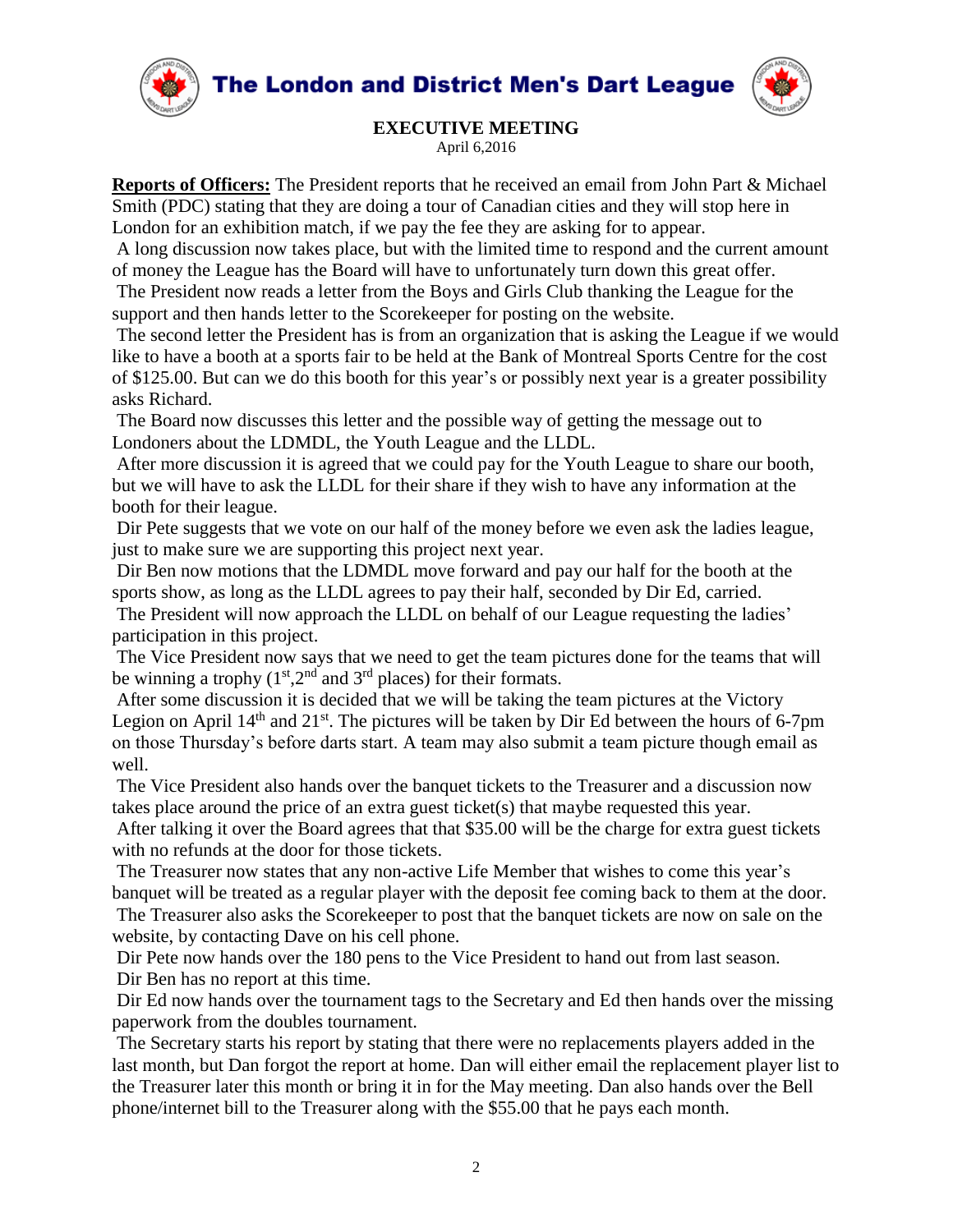The London and District Men's Dart League





**EXECUTIVE MEETING** April 6,2016

**Reports of Officers:** Unfortunately, Dan states that the internet portion of the bill is extremely high again with \$91.00 in extra fees over and above the normal fee. Dan says that this is very disturbing to him and he did check in with Bell and any overcharges are placed on the next month's bill on the current internet plan and it was one step below unlimited internet. So Dan bumped up the plan to the unlimited plan. Dan also took the internet off of the League's bill and placed it with his private bill, removing the League from anymore issues in this area. Dan suggests that he thinks the League should pay the Secretary a set fee each month, just like he paid the League.

The League will now be responsible for the dart line bill since Dan says the membership have been calling his cell phone (now that it is published) more than the dart line. Dan would like to see the dart line eliminated since he strongly feels that the dart line has served its purpose and it would be cheaper to give the Secretary a set fee towards his cell each month which would be less then what we pay now for the land line.

The Secretary now goes back and addresses the extra fee for this meeting by stating he feels should pay \$100.00 to cover the overage and taxes from the current bill. But Dan states he doesn't have the extra money on him right now due to Dan having to save every dollar he makes. Since Dan will be having surgery on April  $11<sup>th</sup>$  to have his bad knee totally replaced and Dan will not be working for the next six to eight weeks after that date.

The President asks if Dan will be able to fulfill his Secretary duties and Dan answers he will be able to resume his duties a few days after he gets home. Dan just won't be able to drive and able to play darts probably until the summer.

The extra fee money is now discussed amongst the Board and a motion is made by the Vice President that the Secretary will pay the \$100.00 out of his honourium unless Dan pays that amount before the banquet and or if the honourium fees are approved at the AGM by the membership, seconded by Dir Pete, carried with one abstention. Break 20:29-20:39

**Old Business:** The Treasurer now reports that the Financial Review Committee haven't met as of this meeting, but they will be meeting soon. Dave says that the Chairman of the Committee is Jim C and they both will be meeting later this month.

The Secretary now hands over the information that the Treasurer had requested from him for last season for this review. Dan also reports that he has the old computer ready in his truck for the Treasurer to take after tonight`s meeting. Dan did delete all League information on that computer.

The Vice President now states the menu choices will be finalized at the next meeting and everything else towards the banquet is going fine.

The Secretary reminds the Board that all amendments for the AGM has to be to him 20 days before the AGM which is April  $30<sup>th</sup>$ . Dan says that at the May meeting all amendments will be finalized and it is agreed by all Board members that if a Board member places a motion, that motion will go under that Board members name and not from the Board itself. This way if any Board member disagrees with an amendment he may vote against it if he wishes too.

The Scorekeeper will place a notice on the website about the amendments for the membership. The Scorekeeper now asks about a membership card for a player in the Singles League that hasn't received his card.

The Secretary answers him by stating that Dan made up those cards months ago and why is this member asking for his card now instead of now, when the season is almost over.